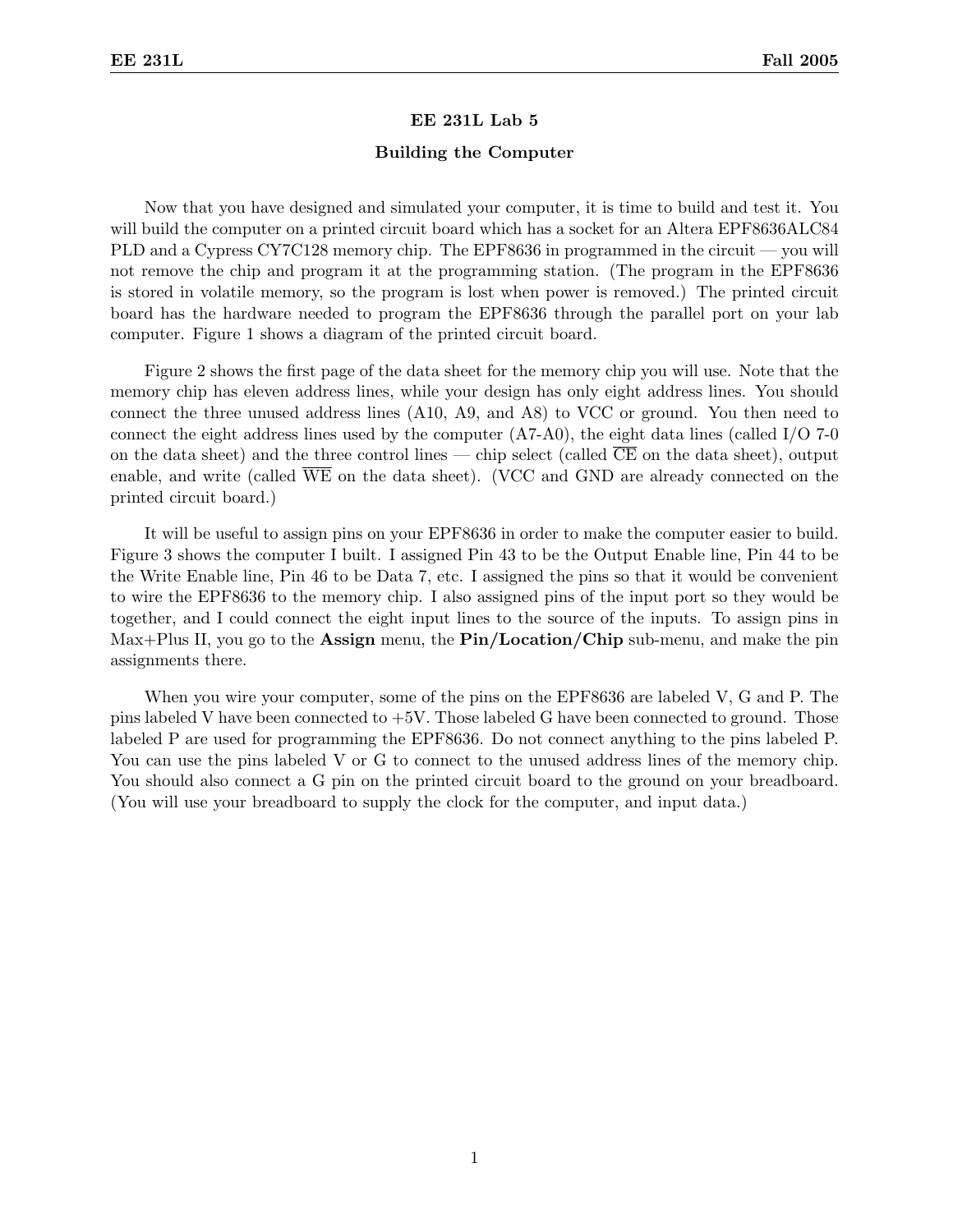

#### **Features**

- **• Automatic power-down when deselected**
- **• CMOS for optimum speed/power**
- **• High speed — 15 ns**
- **• Low active power — 660 mW (commercial)**
- **— 688 mW (military—20 ns) • Low standby power**
- **— 110 mW (20 ns)**
- **• TTL-compatible inputs and outputs**
- **• Capable of withstanding greater than 2001V electro-static discharge**
- **• VIH of 2.2V**

#### **Functional Description**

The CY7C128A is a high-performance CMOS static RAM or-ganized as 2048 words by 8 bits. Easy memory expansion is

# **CY7C128A**

## 2K x 8 Static RAM

provided by an active LOW Chip Enable (CE), and active LOW Output Enable (OE) and three-state drivers. The CY7C128A has an automatic power-down feature, reducing the power consumption by 83% when deselected.

Writing to the device is accomplished when the Chip Enable (CE) and Write Enable (WE) inputs are both LOW.

Data on the eight I/O pins (I/O<sub>0</sub> through I/O<sub>7</sub>) is written into the memory location specified on the address pins  $(A<sub>0</sub>$  through  $A_{10}$ ).

Reading the device is accomplished by taking Chip Enable (CE) and Output Enable (OE) LOW while Write Enable (WE) remains HIGH. Under these conditions, the contents of the memory location specified on the address pins will appear on the eight I/O pins.

The I/O pins remain in high<u>-im</u>pedance state when Chip <u>En</u>-<br>able (CE) or Output Enable (OE) is HIGH or Write Enable (WE) is LOW.

The CY7C128A utilizes a die coat to insure alpha immunity.



|                                   |            | 7C128A-15 | 7C128A-20 | 7C128A-25 | 7C128A-35 | 7C128A-45 |
|-----------------------------------|------------|-----------|-----------|-----------|-----------|-----------|
| Maximum Access Time (ns)          |            | 15        | 20        | 25        | 35        | 45        |
| Maximum Operating<br>Current (mA) | Commercial | 120       | 120       | 120       | 120       | 120       |
|                                   | Military   |           | 125       | 125       | 125       | 125       |
| Maximum Standby<br>Current (mA)   | Commercial | 40        | 20        | 20        | 20        | 20        |
|                                   | Military   |           | 20        | 20        | 20        | 20        |

**Cypress Semiconductor Corporation** • 3901 North First Street • San Jose • CA 95134 • 408-943-2600 Document #: 38-05028 Rev.

ure 1. First page of the memory data sheet.

Fig-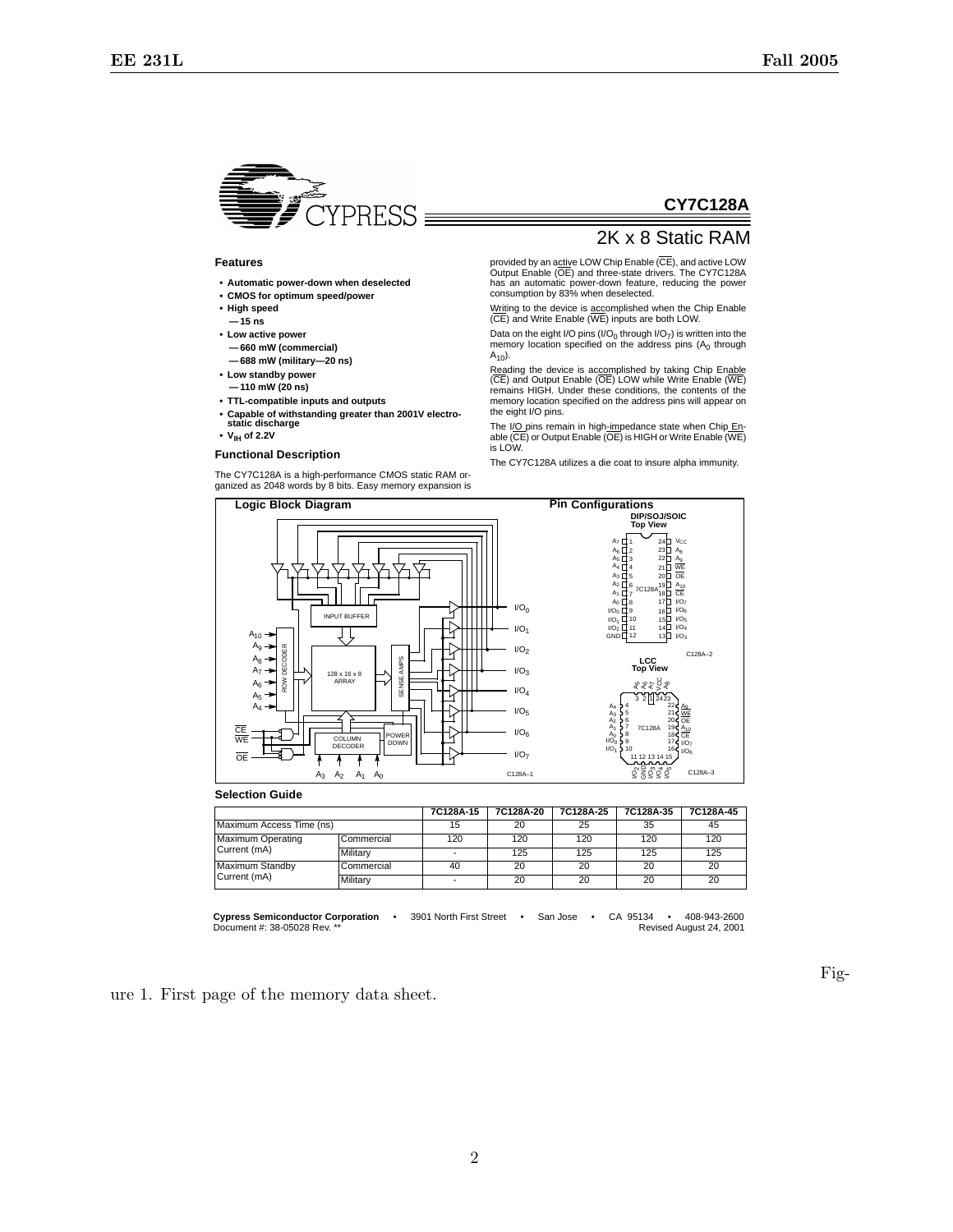

Figure 2. Diagram of the printed circuit card.